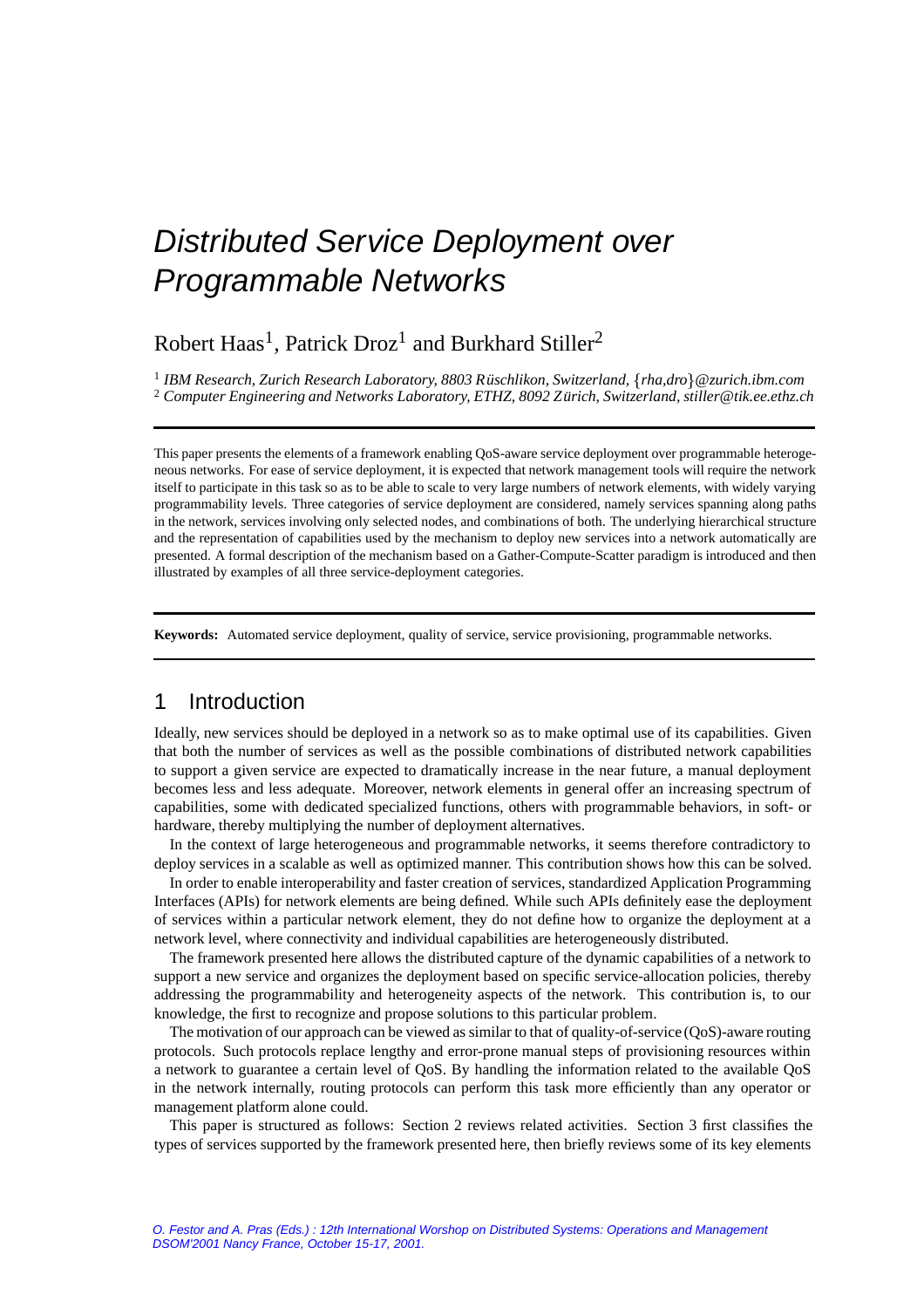such as the hierarchical architecture and the capabilities representation. Section 4 introduces a formalism for hierarchically-distributed computations, and presents the details of the mechanism, illustrated with examples of three possible service-deployment categories. Section 5 contains a brief summary of this contribution as well as an outlook.

### 2 Related Work

Few activities focus on the automated deployment of services over large heterogeneous programmable networks. Hierarchical architectures have been used in routing protocols, service discovery, network management, and, more recently, sensor networks [Kum01], but have not yet been considered in the context of deploying services. Let us briefly review the main activities of related work.

In [CKV<sup>+</sup> 99], the need for an automated design, creation, and deployment of network architectures is presented, and a high-level methodology to spawn virtual network architectures based on the Genesis profiling system that relies on distributed object technology and centralized profile databases is proposed. In [BS99], a framework to isolate between services deployed in different virtual active networks (VANs) is presented, whereas the creation of a VAN essentially remains a manual task.

Dynamic composition and deployment of services in the context of end-to-end application sessions are addressed in [NWX00, NPB01, CTW01]. This applies for instance to the setup of a network path for a multimedia session based on the availability and cost of image transcoders and compression service components active in intermediate network nodes.

Hierarchical structures are used in IP and ATM networks to aggregate and propagate routing information. While IP networks only aggregate routing information, with two to three levels of hierarchy, ATM-PNNI [AF96] also summarizes bandwidth and delay characteristics to allow QoS routing. In [IS99], a complex node representation that captures the relevant characteristics of the nodes at the lower hierarchy levels is proposed. Likewise, distributed network management [YGY91, LS01, SQK00, QK99] uses hierarchical structures to better scale with large numbers of nodes and complex management tasks such as distributed monitoring with mid-level managers. In [XNW01, CZH<sup>+99</sup>], the discovery process of distributed services over wide-area networks exploits a hierarchy of service brokers to propagate end-hosts queries and to cache advertisements of installed media gateway services.

In [KS00], the need for a distributed and programmable management platform for the future Internet is presented, and simple navigation patterns for mobile agents are described. The underlying hierarchical structure in our contribution can be viewed as another, more sophisticated navigation pattern used by mobile agents to perform the specific task of scalable service deployment.

To accelerate the deployment of network protocols, efforts have begun focusing on the standardization of interfaces in networking equipment, either in the form of control protocols for label switches (IETF GSMP [DHSW00]), IP routers (IETF FoRCES [F01]), and media gateways (IETF MEGACO [GRR00]), or more generic APIs such as those described in [Pet99, Bis00, CF00, dKTG00]. It is expected that in a heterogeneous network a variety of solutions are likely to coexist.

# 3 Service-Deployment Framework

Large-scale service deployment over programmable networks requires an automated installation mechanism. To provide this, a number of new elements need to be defined. Here, we present the key elements of the service-deployment framework. Services have to specify their needs, whereas elements in the network have to present their capabilities in a compatible and uniform way. To handle the vast amount of data and processing this entails, a hierarchical architecture is introduced. The successive steps of the algorithm to deploy services are executed along this hierarchical architecture, and result in the installation of services in the network according to specific allocation policies.

Moreover, by remaining service agnostic, i.e. by not being targeted at a particular type of service, this framework will provide adequate support for future services. Similarly, future equipment providing enhanced or newer functionalities will be supported.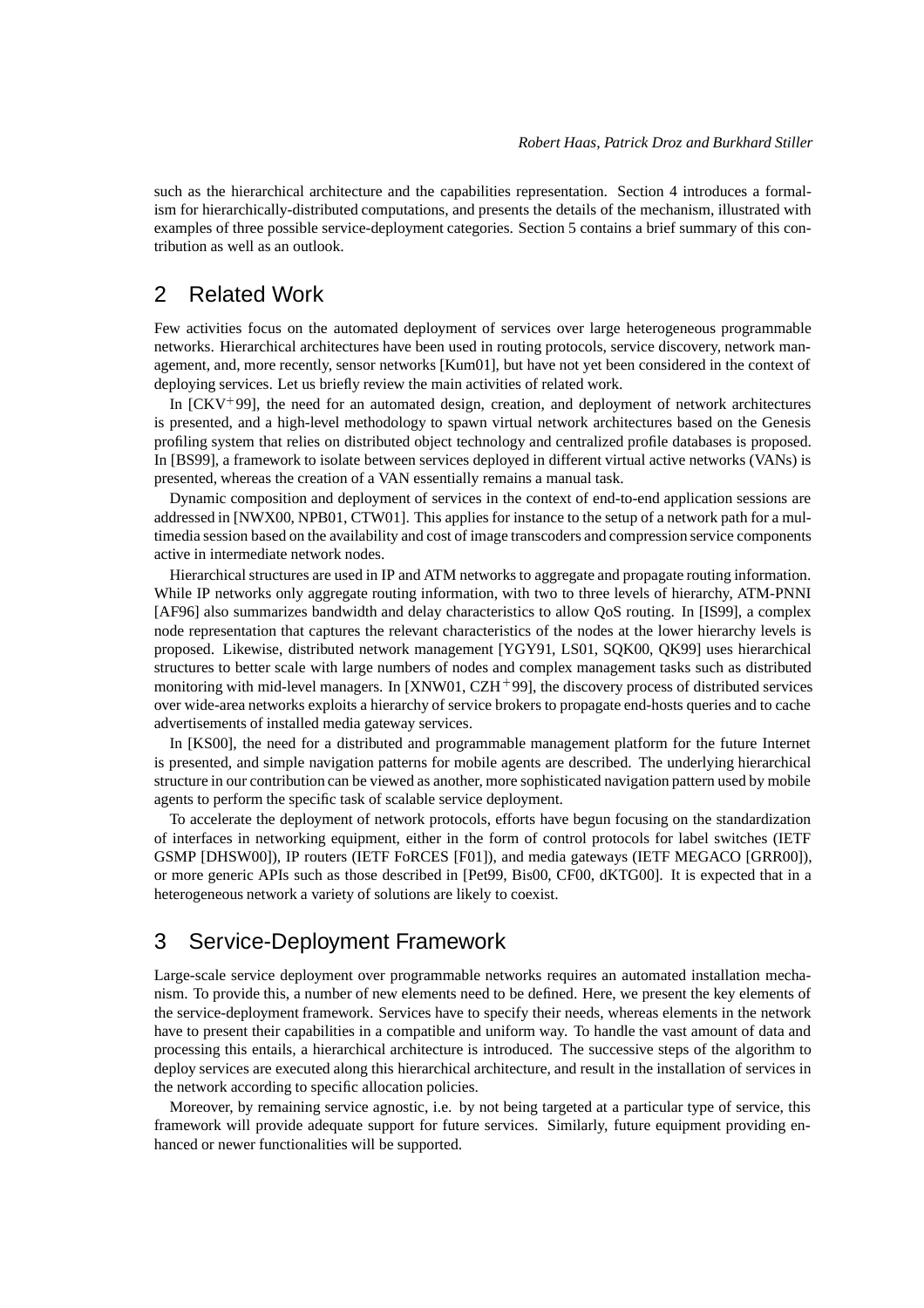*Distributed Service Deployment over Programmable Networks*



**Fig. 1:** Types of path-based deployment.

#### 3.1 Categories of Services

Services are assumed to be decomposable into sets of functions to be executed by individual nodes. We distinguish three categories of service deployment:

- *path-based*, between a set of source(s) and destination(s), which is further divided into two types: **–** *continuous*, for which a set of functions must be present in **each** node on the path, and
	- **–** *sparse path-based*, or discontinuous, for which a set of functions must be present in the **set of nodes** on the path (see Fig. 1). Note that the functions in the set might have ordering rules, i.e.  $F_1$ ,  $F_2$  and  $F_3$  must be executed in this sequence,
- *node-based*, for which only selected nodes need to be activated, and no source/destination pairs are specified, but rather domains, and
- *path- and node-based* deployment, for which extremities of paths need specific capabilities, differing from the in-between nodes.

The service deployment category is reflected in the *service-specific allocation policy*. In addition, we classify control-plane services based on explicit or implicit addressing. Implicit-addressing-based signaling does not require a node to use the addresses of its peers that run the same service to correctly execute that service. Examples are in-band signaling such as IETF differentiated services (diff-serv) [BBC+98], and out-of-band soft-state signaling such as IETF RSVP [BZB+97] (note that RSVP messages are not included in data packets, hence the out-of-band signaling). For instance, RSVP PATH messages are forwarded just like any other data packet, regardless of whether the next hop is RSVP capable, and this can lead to weak QoS guarantees. Conversely, explicit-addressing examples include most routing protocols in which routing update messages are explicitly addressed to the peer routers.

All three deployment categories of control services are supported by the framework proposed here. Moreover, both implict- and explicit-addressing services are supported by means of an appropriate advertisement procedure (implicit-addressing services need to be advertised so that data packets requiring such services are routed over an appropriate path).

For a service to be deployed according to its requirements, i.e. into the appropriate network nodes that have the corresponding capabilities, a common description for node capabilities and service requirements needs to be defined. The representation of node capabilities can, for instance, be expressed in XML, as an extension to the IETF host-resource MIB [GW93]: it includes a description of the type of APIs to access, configure and operate the resources in the node, either base ([Bis00]) or higher-level resources such as OS-resident services, as well as the utilization of these resources. A dual representation for services is used to match against node capabilities. This representation includes the required node capabilities to accommodate the service. The actual evaluation process of node capabilities against service requirements exceeds the scope of this paper.

Network processors (NPs) are one of the key building blocks for a programmable network infrastructure. They have widely varying capabilities, such as the number of simultaneous forwarding tables supported (required for VPN support), hardware-level programmability (required for fast packet handling), and softwarelevel programmability. Figure 2 shows a short example of possible NP capabilities. Using XML for such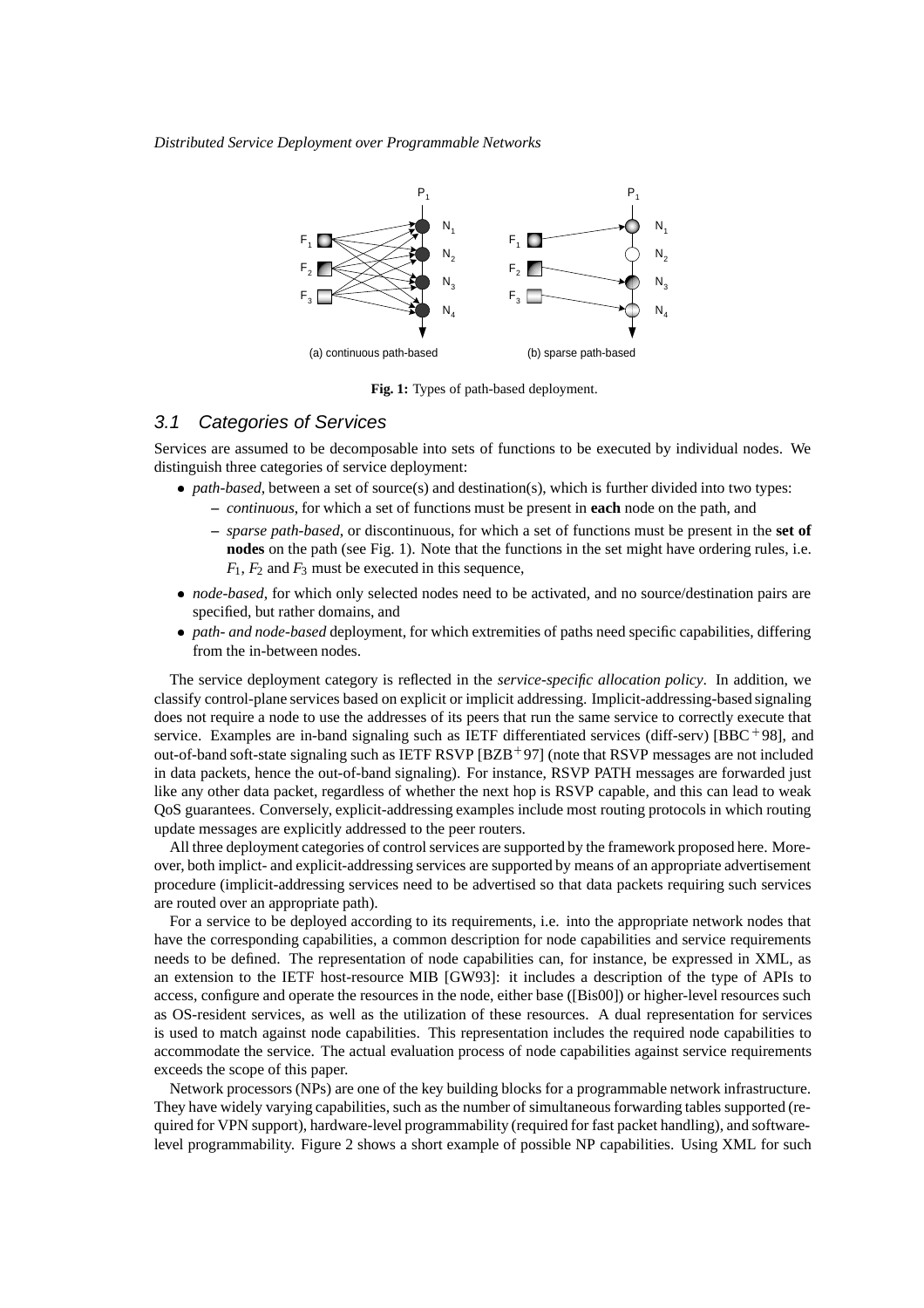```
<Network_Processor>
  <base_capabilities>
    <API_supported> CPIX, PIN_1520, MIB </API_supported>
    <PIN_1520_specifics>
      <version> 1.3 </version>
    </PIN_1520_specifics>
    <general>
      <processing>
        <speed> 500 MHz </speed>
      </processing>
      <scheduling>

        <type> WFQ </type>
        <max_queues> 1000 </max_queues>
      </scheduling>
      <buffers_management>
        <total_buffer_size> 1 MB </total_buffer_size>
        <max_buffer_pools> 16 </max_buffer_pools>
<buffer_sharing> yes </buffer_sharing>
        <RED> yes </RED>
      </buffers_management>
      <forwarding>
        <type> hardware </type>
        <programmable> yes </programmable>
        <fields> source destination address port </fields>
        <line_rate> 100% </line_rate>
        <table_size> 100k </table_size>
        <number_of_tables> 1 </number_of_tables>
      </forwarding>
   </general>
   <resource_usage>
      // current usage for the defined capabilities
    </resource_usage>
  </base_capabilities>
  <diff_serv> // absent if NP does not provide
// explicit support for diff-serv
    <API_supported> PIN_1520 </API_supported>
      <general>
        <classifier>
         <fields> 6 </fields>
          // etc
        </classifier>
        1/ etc.
      </general>
      <resource_usage>
        // current usage for the defined capabilities
      </resource_usage>
  </diff_serv>
  1/ etc
</Network_Processor>
```
**Fig. 2:** XML representation of the capabilities of a network processor.

a representation rather than a MIB-like structure is interesting because owing to its self-contained structure XML is easily extendable.

#### 3.2 Service-Deployment Hierarchy

Compared to existing hierarchies used for routing or network management, the service-deployment hierarchy extends the summarization (or aggregation) techniques to treat more generic information than only IP- or ATM-addressing and QoS. In addition, whereas network management mostly performs collection and aggregation of data upwards, the service-deployment hierarchy is used both ways: to collect data and to execute the deployment of a service based on the data collected. Note that although the number of hierarchy levels is not limited by the mechanism, the resources in the network to maintain this hierarchy are bounded. ATM and IP networks commonly use three levels of hierarchy to aggregate routes, and a fourth level of hierarchy is often hidden within distributed routers (clusters) that appear as a single node with a single IP address to the outside. Extending the service hierarchy into such nodes can help automate the placement of functions in clusters.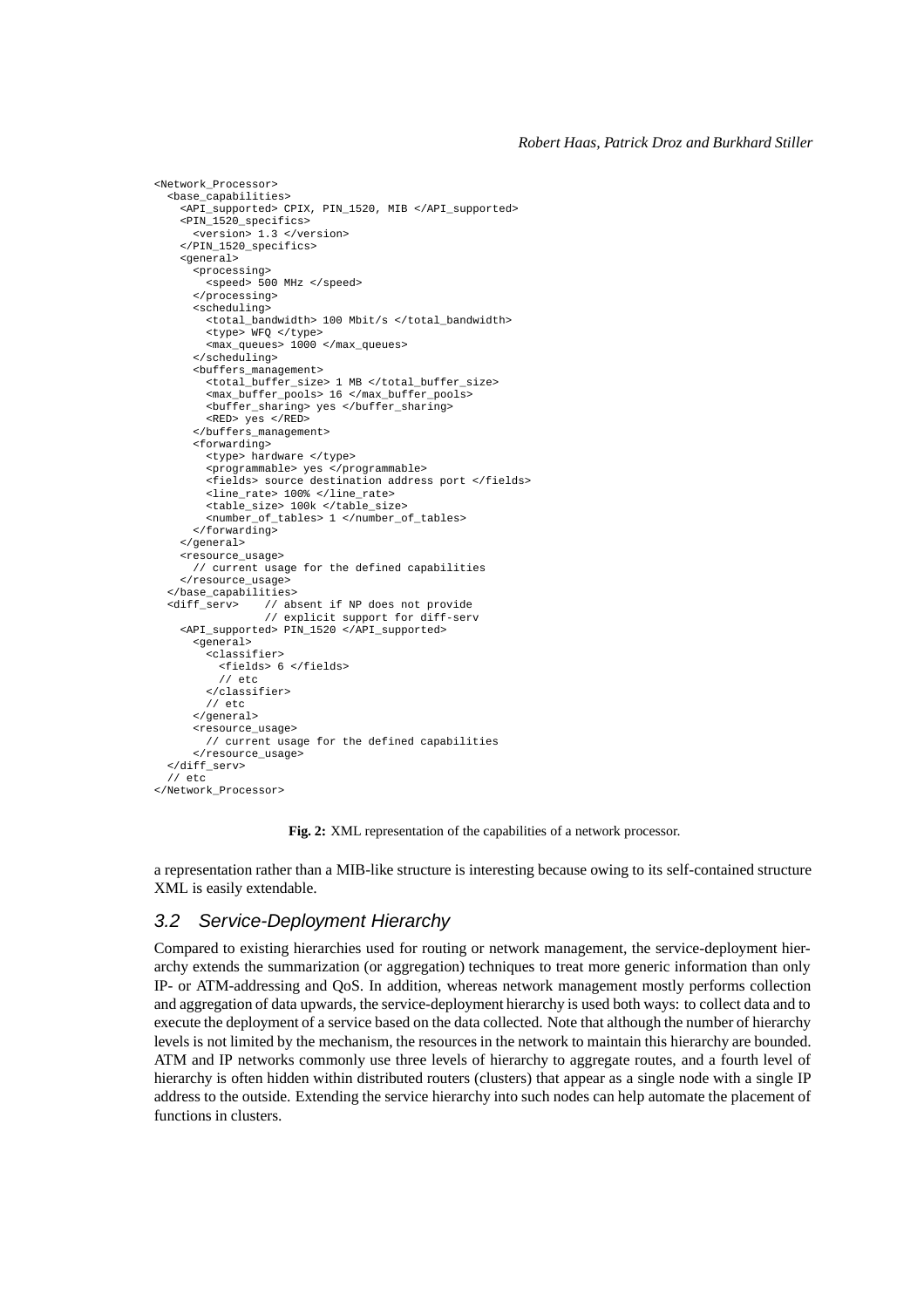*Distributed Service Deployment over Programmable Networks*



**Fig. 3:** A sample three-layer hierarchy.

Physical network topology is the main factor in creating a hierarchy, at least in fixed networks. A spanning-tree is built by successively grouping nodes at each hierarchy level. Figure 3 shows a simplified example of a seven-node network on top of which a three-layer hierarchy has been built. Nodes *B*:1, *B*:2, and *B*:3 are grouped together and represented by logical node *B* at the next level of the hierarchy. Routing across a hierarchical network requires the use of uplinks [AF96], as represented for node *B* in dashed thick lines  $(B.1-A)$ ,  $(B.2-A)$ , and  $(B.3-C)$  [uplinks  $(A.1-B)$ ,  $(A.2-B)$ , and  $(C.1-B)$  are not shown]. For instance, when routing a virtual circuit from a source in *A* to a destination in *C*, uplink (*B*:3 *C*) shows that *B*:3 is the only possible border node towards *C*, whereas in the opposite direction, uplinks  $(B.1 - A)$ and  $(B.2 - A)$  show that *B*.1 and *B*.2 are the only possible border nodes towards *A*. For certain types of services, proper deployment requires that nodes along entire paths are enabled with the service. In such cases, the use of uplinks is necessary, as it will be illustrated later.

It is possible to construct many different hierarchies out of a given fixed physical topology, although administrative constraints such as trust, addressing, and wiring can affect how groups are formed. Ultimately, a possible hierarchy has to be evaluated in terms of performance, cost, and stability. The signaling delay for connection setup is an indicator of the performance of a possible routing hierarchy [ADS00]. In the context of service deployment, performance is indicated by the delay until a new service has been deployed. Cost is calculated in terms of overhead processing in all nodes needed to set up and maintain such a hierarchy. Finally, stability of the hierarchy under various network conditions is important, especially when it is used to deploy and maintain services in a network. If the hierarchy is overly sensitive to topology changes, unnecessary redeployment of services might result.

In fixed networks, routing and network management hierarchies generally remain stable, whereas ad-hoc networks require special methods to dynamically adapt a hierarchy to varying connectivity [CJS99]. In fixed networks, changes in the hierarchy occur only when groups are partitioned because of links going down, or when a new node enters or quits a given group, such as a mobile network joining or leaving a fixed network. Partitions can be avoided by employing an appropriate network design, for instance by having multiple links interconnecting groups. The evaluation of possible hierarchies is left for further research.

#### 3.3 Service-Deployment Mechanism

The service-deployment mechanism is divided into five steps. Figure 4 shows these steps and the resulting deployment procedures when all or only some of the steps are executed. Using only the last two steps in Fig. 4 leads to a *manual deployment and automatic configuration* of a service. This is how services are generally deployed in networks today. With the intermediate solution, the result is an *automatic deployment with generic metrics and automatic configuration*. Only when all five steps have been executed will an *automatic deployment with custom metrics and automatic configuration* result. A more detailed description of the mechanism is presented in [HDS01b].

# 4 Hierarchical QoS-aware Service Deployment

Now that we described the key elements of the service-deployment framework, this section concentrates on the formalization of the service-deployment mechanism using an approach similar to [CMZB00], albeit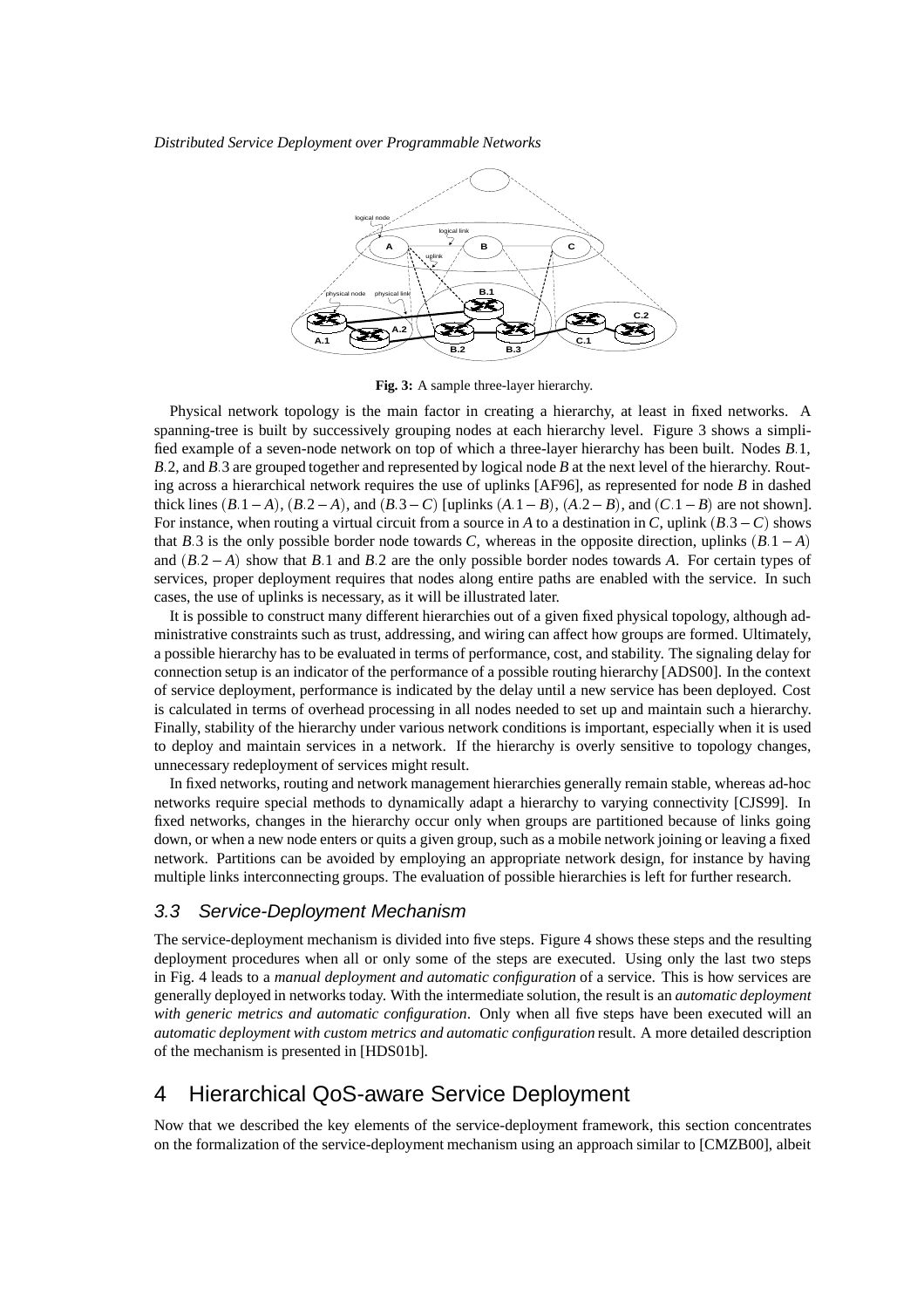| Solicitation                                                         | Summarization                                                         | <b>Dissemination</b> | Installation                                     | Advertisement |
|----------------------------------------------------------------------|-----------------------------------------------------------------------|----------------------|--------------------------------------------------|---------------|
|                                                                      |                                                                       |                      | manual deployment and<br>automatic configuration |               |
|                                                                      | automatic deployment with generic metrics and automatic configuration |                      |                                                  |               |
| automatic deployment with custom metrics and automatic configuration |                                                                       |                      |                                                  |               |
|                                                                      |                                                                       |                      |                                                  |               |

**Fig. 4:** The five steps of the service-deployment mechanism.

with specific enhancements. We then illustrate how it is implemented for service deployment of the three categories (*path-based*, *node-based*, and *path- and node-based* deployment), using examples of an in-bandsignaling implicit-addressing service (called diff-serv++), an in-band-signaling explicit-addressing service (distributed web cache), and an out-of-band-signaling service (VPN, with both implicit- and explicitaddressing). In the path-based category, after the detailed example of the continuous type, the complexity of the sparse-type variant is presented.

#### 4.1 Hierarchical Iterative Gather-Compute-Scatter (HIGCS) Algorithm

The mechanism is divided into a sequence of iterations each consisting of gather, compute, and scatter phases. The sets of destinations and origins relevant for the messages exchanged in the scatter and gather phases, respectively, are obtained from the compute phase. Note that these iterations can occur indistinctively in logical nodes of the hierarchy as well as in nodes of the underlying physical topology.

Service-deployment HIGCS messages exchanged during these iterations follow the tree-like topology of the service hierarchy. The logical node of a group is merely responsible for communicating with its underlying peer group members of the scatter set. The logical node neither has to monitor all members of its group nor perform all computations centrally. But without loss of generality, we assume in the following descriptions that the scatter set is always determined by a central computation performed by the logical node rather than distributing this computation among group members. In addition, here we consider it more appropriate to focus on the distributed computations taking place along the hierarchy dimension itself, than on those within groups.

From this point on, logical nodes are considered to be the location of computation taking place on behalf of the group members. Note that a logical node is nothing but a process executing in some underlying physical node.

Each node executes iterative computations based on a tuple  $\{(G_i, C_i, S_i) | 0 \le i \le (k-1)\}\,$ , where *k* is the total number of iterations. The gather set  $G_i$  is defined here as the set of (logical or physical) nodes from which messages are expected. The compute phase  $C_i$  executes once the *iMsg* messages have been received from all nodes in  $G_i$ . The scatter set  $S_i$  denotes the (logical or physical) nodes to which *oMsg* messages are sent once the compute phase *Ci* completes. *oMsgn* messages can differ depending on their destination node *n* in the  $S_i$  set. Similarly to [CMZB00], node attributes are assumed to be available during the compute phase. This includes, for instance, the hierarchy level at which the node is located.

The generic signaling message format used by the service-deployment mechanism is defined in Table 1.

#### 4.2 Service-Deployment Computations

To perform service deployment, iterations are associated with the steps as described in 3.3. For that purpose, we define the following general behaviors for *Ci*:

- $\bullet$   $C_0$  selects the set of underlying nodes  $S_0$  that have to be solicited (null set if executed on a physical node),
- $\bullet$   $C_1$  summarizes information gathered from the set of underlying nodes  $G_1$  (on a physical node, this information is created), and places it in *sMetric*,
- $C_2$  selects the set of nodes  $S_2$  where the service is to be deployed (on a physical node, this is the node itself),
- $C_3$  summarizes the results from the deployment on the set of nodes  $G_3$  (on a physical node, this information is obtained locally after the service has been installed), and places it in *iMetric*.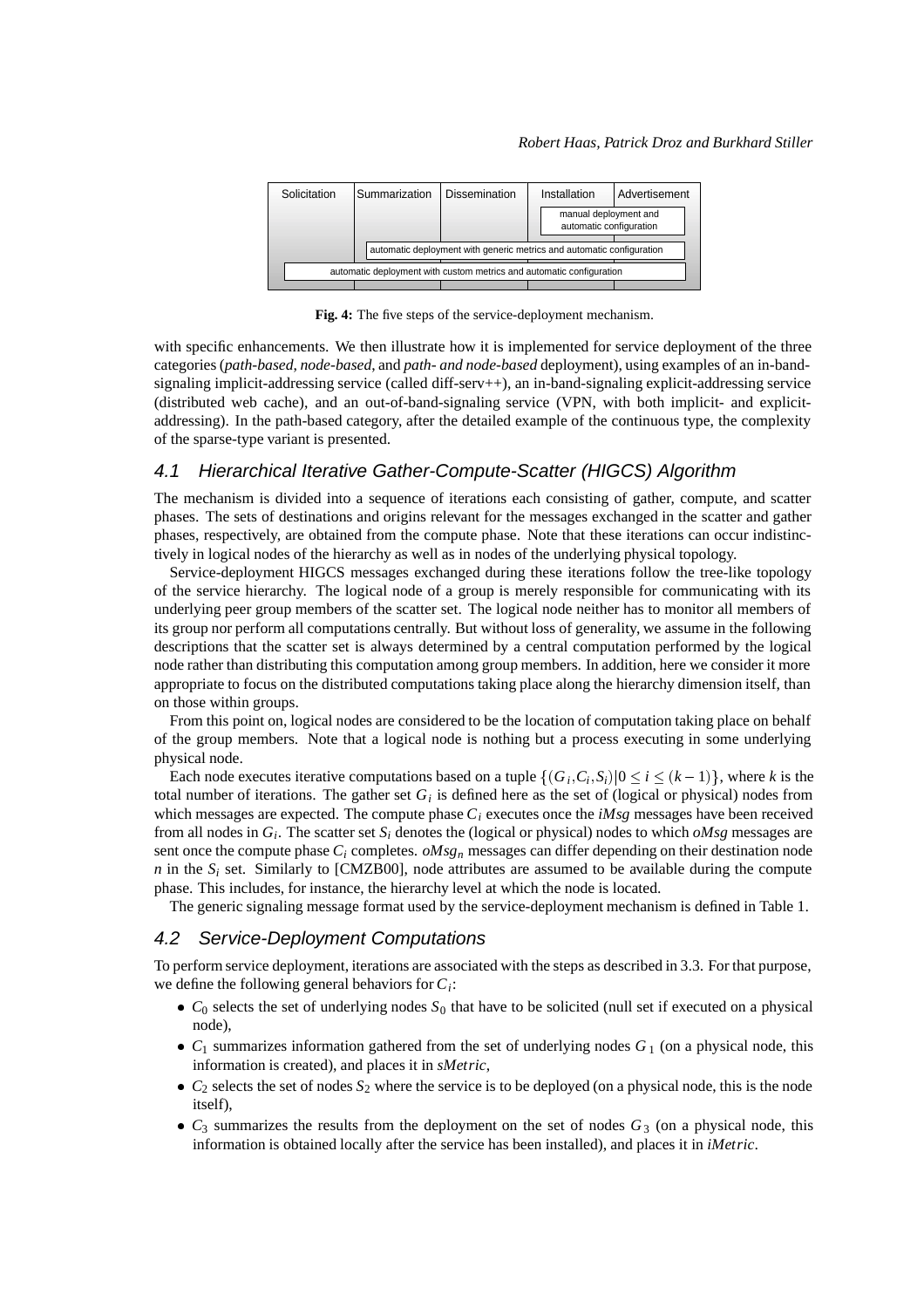| Parameter          | Generic value                     |  | Parameter      | $Diff-server++ value$        |
|--------------------|-----------------------------------|--|----------------|------------------------------|
| serviceId          | Instance of service deployed      |  | serviceId      | $diff$ -serv++ ID            |
| hierarchyId        | Identifier of service hierarchy   |  | hierarchyId    | unique ID                    |
| srcId              | Source of message                 |  | srcId          | В                            |
| destId             | Destination                       |  | $G_0$          | null                         |
| <i>iterationId</i> | Current iteration                 |  | $C_0$          | DS-solicit                   |
| $G_i$              | Gather set for iteration <i>i</i> |  | $C_1$          | DS-summarize                 |
| $C_i$              | Compute function for iteration i  |  | $C_2$          | DS-disseminate               |
| $S_i$              | Scatter set for iteration i       |  | $C_3$          | DS-install                   |
| servSpec           | Service specification             |  | servSpec       | $diff$ -serv++ specification |
| sMetric            | Solicited metric                  |  | <i>iMetric</i> | DS-iMetric                   |
| <i>iMetric</i>     | Installed metric                  |  | sMetric        | DS-sMetric                   |
| .                  | Other service-specific info       |  | ends           | A, C                         |

Tab. 1: The HIGCS service-deployment message format and the HIGCS diff-serv++ message.

Clearly, these functions will be implemented differently for each service to be deployed, as we shall describe next. The service-specific allocation policy is contained in the implementation of the *C*<sup>1</sup> and *C*<sup>2</sup> functions.

#### 4.3 Continuous Path-Based Deployment: Differentiated Service

Table 1 shows on the right-hand side the message used in the deployment of a hypothetical diff-serv++ service on all nodes of a path between two customer sites (represented by the *A* and *C* top-level nodes in Fig. 5).

The computations executed for this example are shown in Table 2. For the sake of simplicity, the straightforward update of other fields in the *oMsg* (such as *srcId*) and fields that do not change compared to the *iMsg* message are not shown.

| $C_0$                   |              | DS-solicit                                                  |
|-------------------------|--------------|-------------------------------------------------------------|
| $S_0$                   | $\leftarrow$ | SelectAllNodesBetween( <i>iMsg.ends</i> )                   |
| oMsg <sub>n</sub> .ends | $\leftarrow$ | SelectNeighborNodes $(n   n \in S_0)$                       |
| $G_1$                   | $\leftarrow$ | $S_0$                                                       |
| $C_1$                   |              | DS-summarize                                                |
| S <sub>1</sub>          | $\leftarrow$ | GetLogicalNode()                                            |
| oMsg.sMetric            | $\leftarrow$ | if IsLogicalNode() then                                     |
|                         |              | SummarizeMetrics( $iMsg_j$ , sMetric, $\forall j \in G_1$ ) |
|                         |              | else CreateMetric(iMsg.servSpec)                            |
| $G_2$                   | $\leftarrow$ | $S_1$                                                       |
| C <sub>2</sub>          |              | DS-disseminate                                              |
| $S_2$                   | $\leftarrow$ | if IsLogicalNode() then                                     |
|                         |              | SelectNodesOnShortestPath(iMsg.ends)                        |
|                         |              | else null                                                   |
| $oMsg_n$ ends           | $\leftarrow$ | SelectNeighborNodes $(n   n \in S_2)$                       |
| $G_3$                   | $\leftarrow$ | $S_2$                                                       |
| $C_3$                   |              | DS-install                                                  |
| oMsg iMetric            | $\leftarrow$ | if IsLogicalNode() then                                     |
|                         |              | SummarizeInstalledMetrics(                                  |
|                         |              | $iMsg_j$ iMetric, $\forall j \in G_3$ )                     |
|                         |              | else InstallService( <i>iMsg.servSpec</i> )                 |
| $S_3$                   |              | GetLogicalNode()                                            |

**Tab. 2:** The diff-serv++ $C_0$ ,  $C_1$ ,  $C_2$ , and  $C_3$  functions.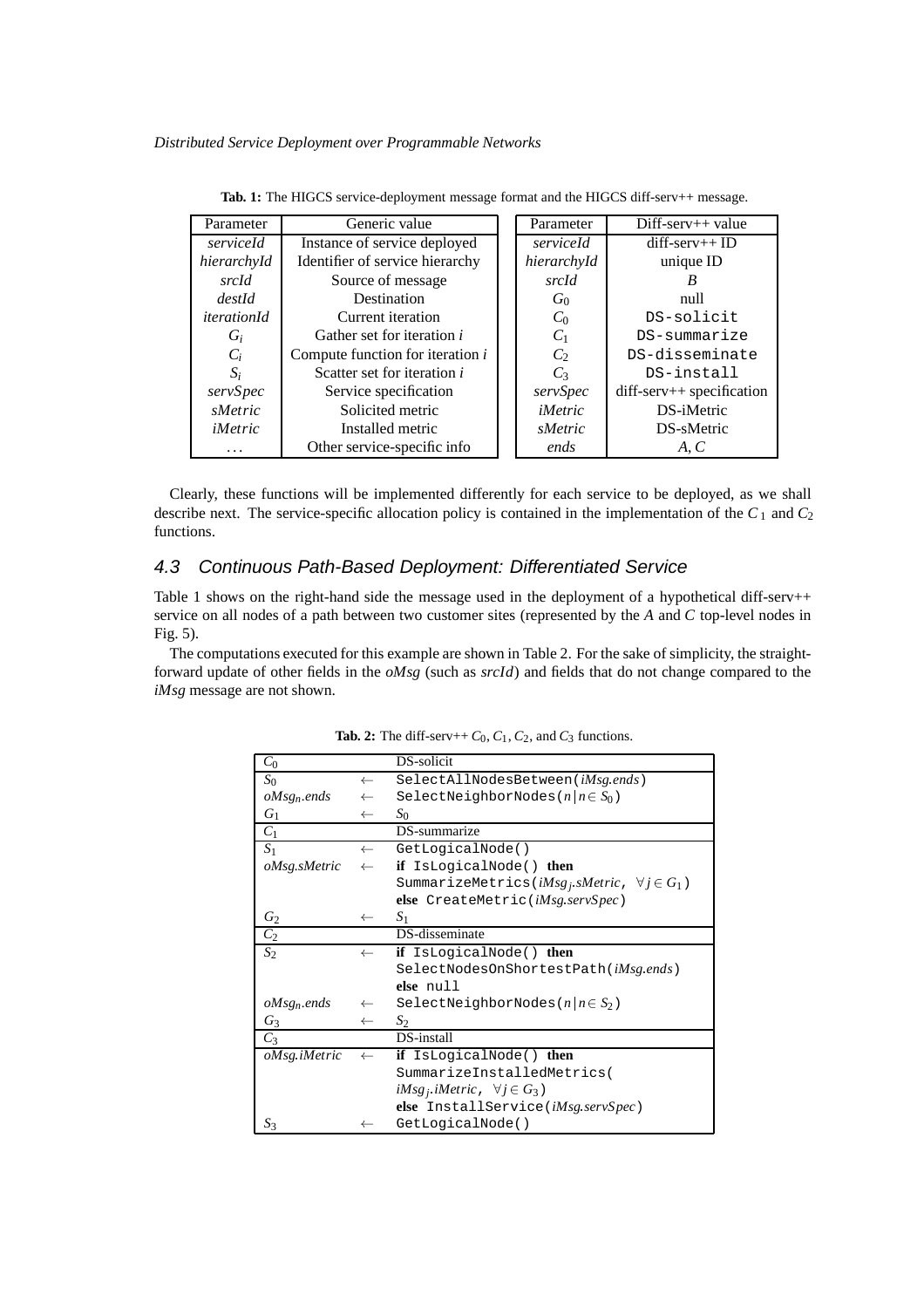

**Fig. 5:** (a) Solicitation step and (b) Summarization step.

#### DS-solicit

Figure 5 (a) illustrates the behavior of the SelectAllNodesBetween() and SelectNeighborN- $\alpha$ des() functions used during the  $C_0$  computation, i.e. the first iteration in the HIGCS algorithm. When it is executed at node  $B$ , SelectAllNodesBetween( $A$ ,  $C$ ) returns the nodes of the scatter set  $B.1$ through *B*:4, but not *B*:5 as it is not on a path (without loop) between *A* and *C*. For each node returned by this function, the *ends* are updated using SelectNeighborNodes(), and a specific *oMsg* message is forwarded to that node. For instance, SelectNeighborNodes( $B.2$ ) will return  $\{A, B.1, B.3, B.4\}$ , as these are the direct neighbor nodes on a path between *A* and *C* when considering the uplinks (see Section 3.2). Uplinks (not shown) exist between  $(B.1 - A)$ ,  $(B.2 - A)$ , and  $(B.3 - C)$ . The gather set  $G<sub>1</sub>$  for the following iteration is set to the scatter set of the current iteration, i.e., responses are expected from each node of  $S_0$  before executing  $C_1$ .

This procedure is repeated until the messages reach physical nodes: there,  $S_0$  and  $G_1$  are null, and the next iteration begins. Nodes involved during the first iteration are shown in black in Fig. 5 (a).

#### DS-summarize

During this iteration, *C*<sup>1</sup> either computes a metric for a physical node or summarizes such metrics for a logical node. CreateMetrics() evaluates node capabilities against the specific diff-serv++ service requirements *servSpec*. Routers capable of supporting diff-serv++ are shown in black in Fig. 5 (b). SummarizeMetrics() computes a transition matrix [IS99]  $T$  with the shortest path composed of diff-serv++ capable routers only. The scatter set  $S_1$  is defined by GetLogicalNode() as the logical node associated with the current node, for instance, node *B* for node *B*:1.  $S_1$  defines the recipient for the *oMsg* message. The gather set  $G_2$  for the following iteration is set to the same value as  $S_1$ .

Transition matrices  $T_{B,1}$ ,  $T_{B,2}$ ,  $T_{B,3}$ ,  $T_{B,4}$ , and finally  $T_B$ , are obtained successively at each level of the hierarchy. Each element  $m_{i,j}$  of these matrices is defined as the shortest number of diff-serv++ capable hops between border nodes *i* and *j*. Given the numbering of nodes chosen here and matrix  $T_B$ ,  $m_{i,j}$  corresponds to the path cost between nodes *B*:  $(i + 1)$  and *B*:  $(j + 1)$ .

$$
T_{B,2}=T_{B,3}=\left(\begin{array}{ccc}1 & \dots & \cr 2 & 1 & \dots \cr 3 & 2 & 1\end{array}\right); T_B=\left(\begin{array}{ccc}0 & \dots & \cr 0 & 1 & \dots \cr 0 & 5 & 1\end{array}\right)
$$

As matrices are symmetric in this example, only one half is shown. As can be seen from  $T_{B,2}$ ,  $B.2.4$  is simply ignored because this border node is not diff-serv++ capable.

Note that *oMsg*:*sMetric* contains only the result of the summarization. But until all iterations have completed, each node keeps a state of the nodes composing the shortest paths whose costs are advertised in *T* . This avoids recomputing these paths in the next step.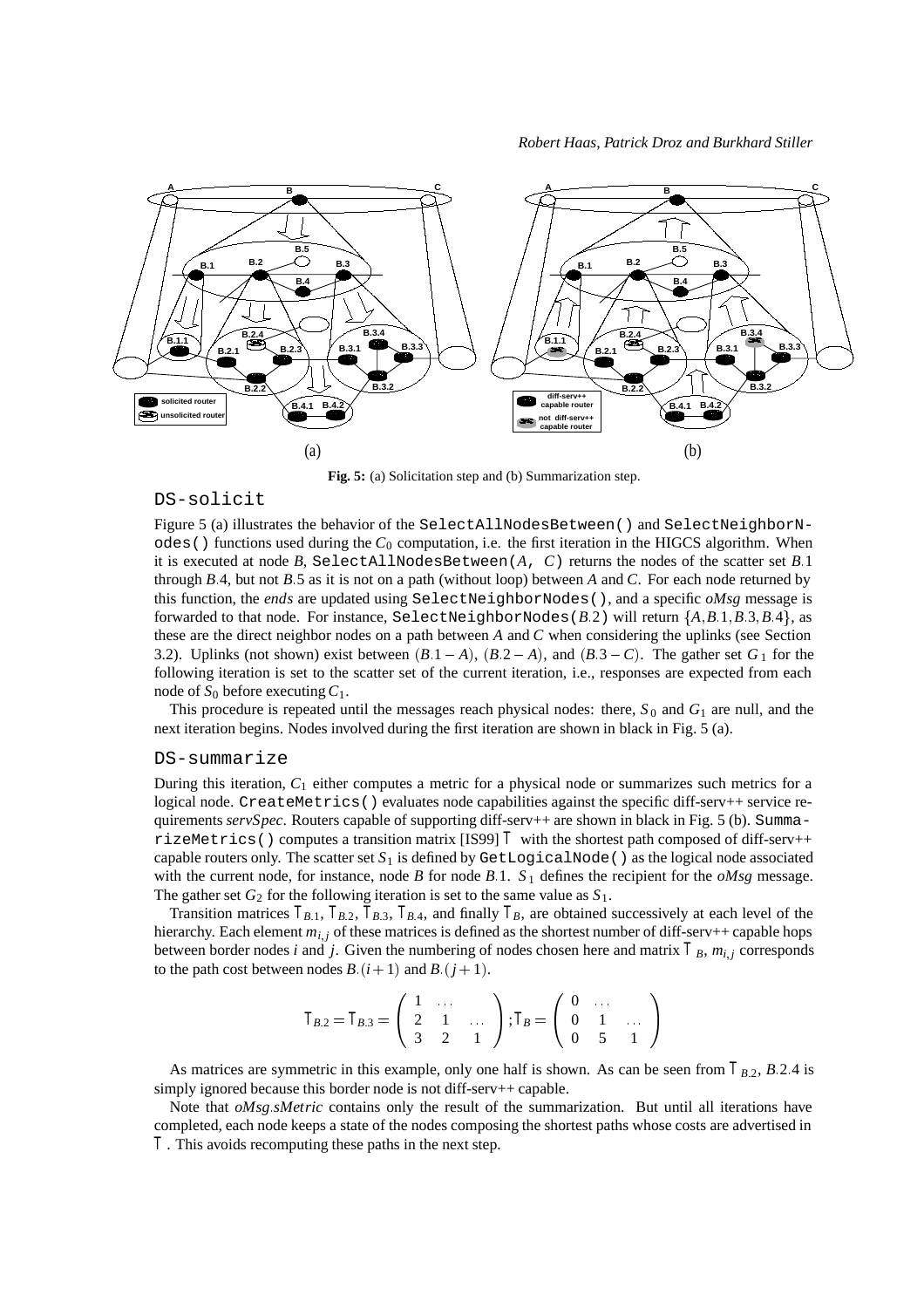*Distributed Service Deployment over Programmable Networks*



**Fig. 6:** Dissemination step.

Minimum link bandwidth requirements for the service could be added, and used to compute the appropriate *T* . Similarly to flow routing, many different algorithms can be used to compute the best paths, such as widest path first, where also the processing capability of nodes along the path could be considered. Every service can specify its own preferences in  $C_1$ . The complexity of path routing with multiple metrics can be high or even become NP-complete, especially if additive metrics are used. Therefore, metrics definition always has to be balanced against the complexity in its summarization that could arise if it is not chosen appropriately.

The next iteration begins when all *oMsg* messages have been collected by *B* (i.e., coming from every node in *G*1), as GetLogicalNode returns null at *B*.

#### DS-disseminate

Inspecting matrix  $T_B$  reveals that  $m_{2,1}$  is different from zero, i.e., that the transit network is capable of supporting the diff-serv++ service between the two customer sites *A* and *C*. Therefore, the dissemination takes place, as shown in Fig. 6, where SelectNodesOnShortestPath() selects the shortest path at each level of the hierarchy based on the transition matrices *T* provided by the lower level. The edges of the shortest path are shown as thicker lines at each level.

This step directs the deployment of a service. More specifically, during this third iteration of the mechanism, the service-deployment message is forwarded by a logical node only to those nodes in which the service needs to be deployed (defined as  $S_2$ ), rather than executing a complete flooding.

To avoid redeployment of a service whenever a routing change occurs, certain heuristics can be used during the dissemination of the command so that the service is deployed not only on a certain path but on a set of paths instead. These heuristics are left for further study.

When these messages reach the physical nodes,  $S_2$  and  $G_3$  are null, and the next iteration begins.

Note that nodes that are part of the set *S*<sup>0</sup> but not of *S*<sup>2</sup> will not complete their iterations. These nodes can either time out and clear the state associated with the iterations already executed, or the state can be cleared explicitly by sending a specific dissemination message to them.

#### DS-install

Physical nodes first execute this iteration and install the service. InstallService() for instance returns a boolean, transmitted in *oMsg*:*iMetric* to the node set in *S*3. Logical nodes execute Summarize-InstalledMetrics(), which can for instance perform a boolean AND from underlying results. Node *B* eventually obtains confirmation that the diff-serv++ has been successfully installed. Routers with service installed are shown in black in Fig. 6.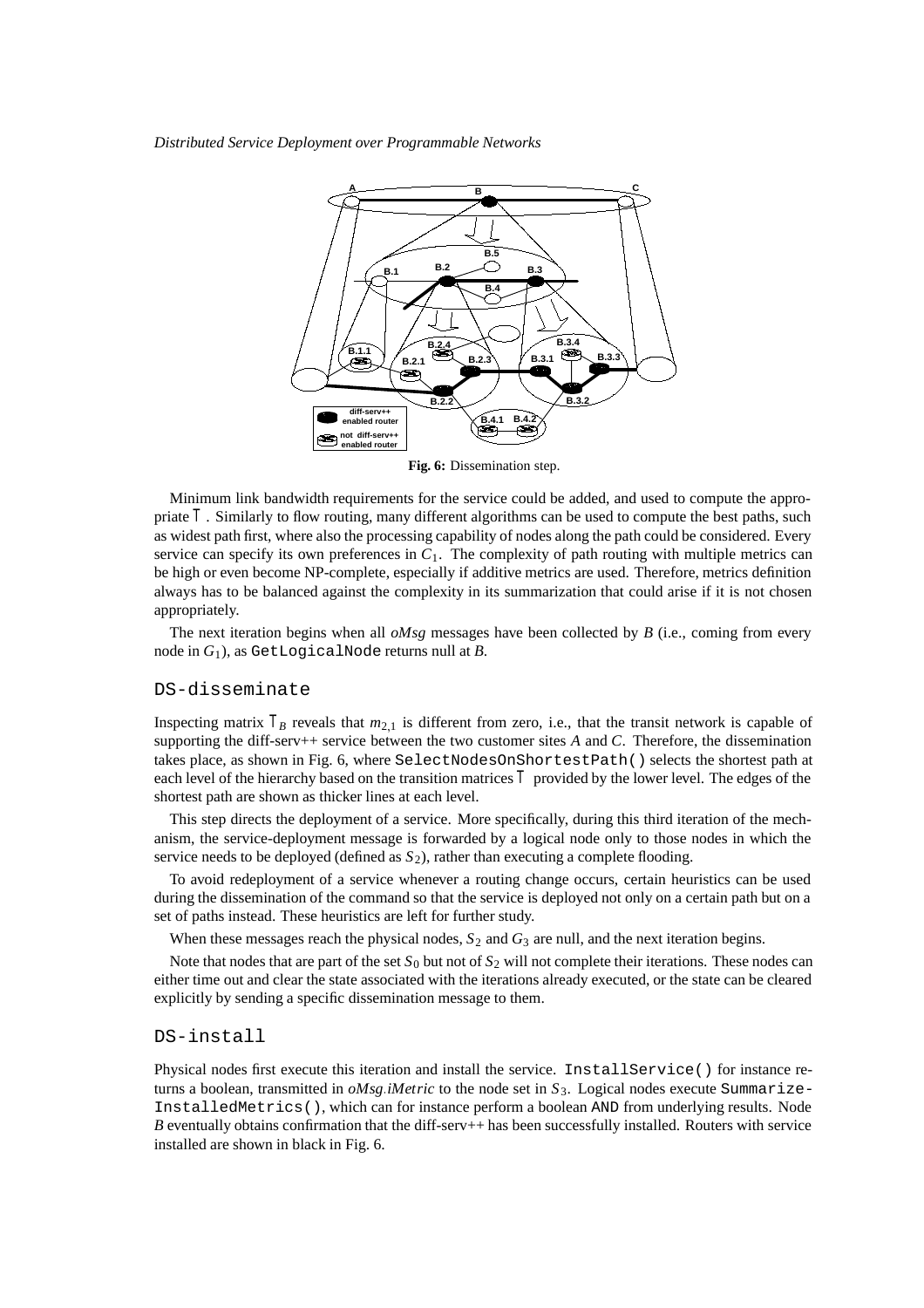#### 4.4 Sparse Path-Based Deployment

Instead of installing the same diff-serv++ function in each node along the path, a sparse-type service requires various functions (such as filtering, compression, transcoding, and encryption) to be installed in only certain nodes of a path, as shown in Fig. 1.

Assuming that a set of functions  $F = \{F_1, F_2, F_3\}$  has to be executed in this order between customer sites *A* and *C* of the previous example, then shortest-path transition matrices that account for the cost of traversing the logical nodes and executing such functions can be computed. Each solicited logical node below *B* computes seven transition matrices, forming the set  $M(F_1, F_2, F_3)$ :

- $T^{\emptyset}$  (none of the functions are accounted),
- $T^{\{F_1\}}$  (only  $F_1$  is accounted), and
- $T^{\{F_1, F_2\}}$  (both  $F_1$  and  $F_2$  are accounted), and
- $T^{\{F_1, F_2, F_3\}}$ ,  $T^{\{F_2\}}$ ,  $T^{\{F_2, F_3\}}$ , and  $T^{\{F_3\}}$ .

Other combinations, such as  $T^{\{F_1,F_3\}}$  are dismissed as they would break the ordering rule. Note that node *B* only needs to compute  $T_B^{\{F_1, F_2, F_3\}}$ . Ultimately, all three functions will be installed on a path between the two customer sites, for instance with  $F_1$  executed in *B*:2, while  $F_2$  and  $F_3$  are executed in *B*:3. [CTW01] presents an algorithm that computes shortest paths when a sequence of functions need to be executed along the path, although only in the simpler form of non-hierarchical networks, and with total ordering of functions.

We define *l* as the number of such matrices *T* :

$$
l \quad \stackrel{\triangle}{=} \quad |M(F_1, F_2, \ldots, F_n)| \quad .
$$

In general, assuming total ordering of functions,  $l_{total\ order}$  can be calculated as follows:

$$
l_{\text{total order}} = 1 + \sum_{i=0}^{n-1} (n-i) = 1 + \frac{n(n+1)}{2}
$$

where  $n$  is the number of functions in the set  $F$ .

On the other hand, if there is no ordering rule at all, then the number  $l_{\text{no order}}$  of matrices is:

$$
l_{\text{no order}} = 1 + \sum_{i=1}^{n} \frac{n!}{(n-i)!} = 1 + n! \cdot \sum_{i=0}^{n-1} \frac{1}{i!} < 1 + e \cdot n!
$$
 as  $e = \sum_{i=0}^{\infty} \frac{1}{i!} \approx 2.718$ .

Therefore, as opposed to continuous path-based deployment, scalability of sparse path-based deployment depends heavily on the number *n* of functions composing the service as well as the number of combinations allowed by the ordering rules. The number of transition matrices computed by each logical node is in the order of  $O(n!)$  in the worst case, whereas it is  $O(n^2)$  in the best case.

#### 4.5 Node-Based Deployment: Caching Service

We consider here the deployment of a distributed web-caching mechanism. For each group of (physical) nodes, the one having the best processing capability to support the service will be set up with it. Table 3 shows the  $C_0$ ,  $C_1$ , and  $C_2$  functions used for that purpose.

In this example, nodes in the network are polled against the web-cache service requirements (outcome of CreateMetric(*iMsg*:*servSpec*)). Out of each group, the node with the best metric is chosen (defined as MAX (*iMsg<sub>i</sub>* :*sMetric*,  $\forall j \in G_1$ )). The remainder of the summarization proceeds so that finally the metric of the worst node (defined as MIN( $iMsg$  *j*, *sMetric*,  $\forall j \in G_1$ )) is known as indicator of how the entire network can support the service. In the dissemination step, SelectBestProcessingNode() is used in the logical nodes of the hierarchy layer just above the physical layer (where IsFirstLogicalNode() returns true) to pick the best node in that group.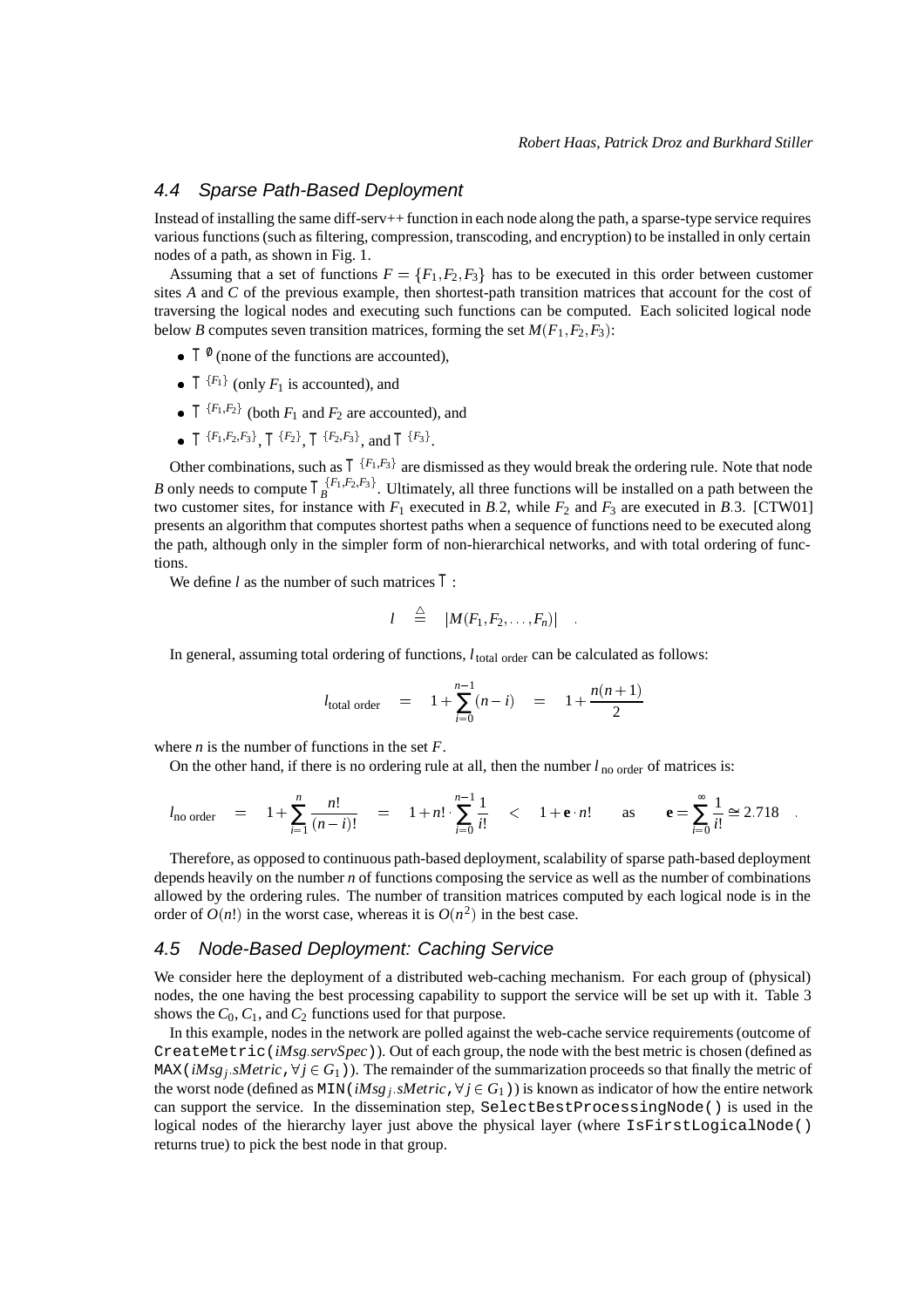| $C_0$          |              | CS-solicit                                                         |
|----------------|--------------|--------------------------------------------------------------------|
| $S_0$          | $\leftarrow$ | SelectAllNodesInGroup()                                            |
| $G_1$          | $\leftarrow$ | $S_0$                                                              |
| $C_1$          |              | CS-summarize                                                       |
| oMsg.sMetric   | $\leftarrow$ | <b>if</b> IsPhysicalNode() <b>then</b>                             |
|                |              | CreateMetric( <i>iMsg.servSpec</i> )                               |
|                |              | else if IsFirstLogicalNode() then                                  |
|                |              | MAX( $iMsg_j$ , sMetric, $\forall j \in G_1$ )                     |
|                |              | <b>else</b> MIN( $iMsg_j$ , <i>sMetric</i> , $\forall j \in G_1$ ) |
| S <sub>1</sub> | $\leftarrow$ | GetLogicalNode()                                                   |
| G <sub>2</sub> | $\leftarrow$ | S <sub>1</sub>                                                     |
| C <sub>2</sub> |              | CS-disseminate                                                     |
| $S_2$          | $\leftarrow$ | <b>if</b> IsPhysicalNode()<br>then                                 |
|                |              | null                                                               |
|                |              | else if IsFirstLogicalNode() then                                  |
|                |              | SelectBestProcessingNode()                                         |
|                |              | else SelectAllNodesInGroup()                                       |
| Ġ٦             |              | $S_2$                                                              |

**Tab. 3:** The web cache  $C_0$ ,  $C_1$ , and  $C_2$  functions.

Clearly, depending on the type of service to be installed, it might not be necessary to have an indicator of how well the service can be supported at the highest hierarchy level. By modifying the above example as shown in Fig. 7, the web-cache service is installed without executing all iterations: in any group of nodes the service is directly installed on the best node provided it has at least a processing capability of *minValue*. Otherwise, the service is not installed. Again, only the *C*0, *C*1, and *C*<sup>2</sup> functions are shown in Table 4. An indicator *iMetric* of how well the service is installed could be computed by a function  $C_3$ , counting for instance the number of groups in which the service has been installed successfully.

Leaving the  $G_i$  set undefined prevents the  $C_i$  computation from taking place, whereas setting it to null will immediately trigger the  $C_i$  computation. As  $C_0$  sets  $G_3$ , this will cause  $C_1$  and  $C_2$  to be skipped in those nodes for which the network capabilities need not be known when installing the service. These nodes are represented by dashed lines in the pyramid in Fig. 7 (b).



**Fig. 7:** (a) Caching Service and (b) Direct Caching Service service-deployment flows.

Allowing iterations to be skipped requires that care be taken so that no inconsistency occurs: a logical node should not receive messages that belong to different iterations. The example above ensures that this does not happen by having all nodes at the same level skip the same iteration. Resolving possible expected inconsistencies, as occur for instance in more sophisticated deployment scenarios, is left for further research.

#### 4.6 Path- and Node-Based Deployment: VPN

As an example of a service deployed both along paths and at selected nodes with differing requirements, we consider the deployment of a VPN. Encryption capabilities are required at the VPN endpoints, and QoS treatment of packets is ensured by RSVP-enabled nodes between those endpoints. This service is based on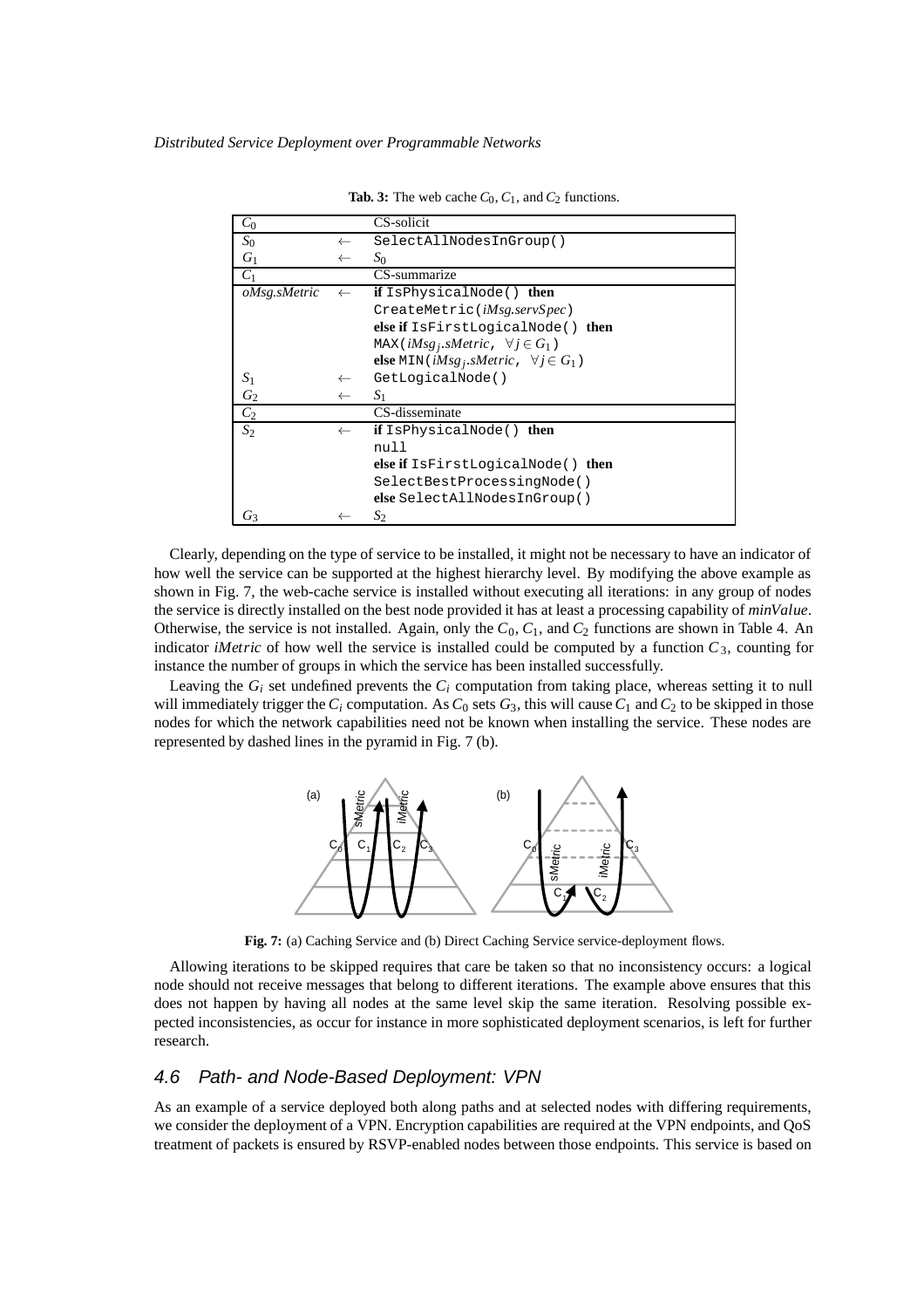| $C_0$            |              | DCS-solicit                                                                |
|------------------|--------------|----------------------------------------------------------------------------|
| $S_0$            | $\leftarrow$ | SelectAllNodesInGroup()                                                    |
| $G_1$            | $\leftarrow$ | $S_0$                                                                      |
| $G_3$            | $\leftarrow$ | $S_0$                                                                      |
| $C_1$            |              | DCS-summarize                                                              |
| oMsg.sMetric     | $\leftarrow$ | if IsPhysicalNode() then                                                   |
|                  |              | CreateMetric(iMsg.servSpec)                                                |
| $S_1$            | $\leftarrow$ | if IsFirstLogicalNode() then                                               |
|                  |              | null                                                                       |
|                  |              | else GetLogicalNode()                                                      |
| $G_2$            | $\leftarrow$ | if (IsFirstLogicalNode() AND                                               |
|                  |              | (MAX( $iMsg_i$ , sMetric, $\forall j \in G_1$ ) $\geq iMsg.minValue$ )     |
|                  |              | then                                                                       |
|                  |              | null                                                                       |
|                  |              | else if $NOT (IsFirstLogicalNode())$ then                                  |
|                  |              | S <sub>1</sub>                                                             |
| $G_3$            | $\leftarrow$ | <b>if</b> IsFirstLogicalNode() AND                                         |
|                  |              | NOT (MAX( $iMsg_j$ , sMetric, $\forall j \in G_1$ ) $\geq iMsg.minValue$ ) |
|                  |              | then                                                                       |
|                  |              | null                                                                       |
| $C_2$            |              | DCS-disseminate                                                            |
| $\overline{S_2}$ | $\leftarrow$ | if IsFirstLogicalNode() then                                               |
|                  |              | SelectBestProcessingNode()                                                 |
|                  |              | else                                                                       |
|                  |              | null                                                                       |
| $G_3$            |              | $S_2$                                                                      |

**Tab. 4:** The web cache  $C_0$ ,  $C_1$ , and  $C_2$  functions for a direct install.

implicit addressing for the RSVP part and on explicit addressing for the encryption endpoints that have to be configured with each other addresses.

Here we concentrate only on the metric used by the  $C_1$  function, and how to summarize it. The  $C_2$  function then uses this metric to pick the best VPN configuration, i.e. a lowest-cost spanning tree, successively at each level of the hierarchy, using search methods such as presented in [Isa00].

The metric used is an extended transition matrix defined as follows:

$$
T=\left(\begin{array}{ccc}M\ ; & P\end{array}\right).
$$

Elements  $m_{i,j}$  indicate the shortest number of RSVP-capable hops between border nodes *i* and *j*. Elements  $p_{i,j}$  indicate the shortest path from a node in domain  $D_j$  that fulfills the requirements of the VPNendpoint service specification to border node *i*. The VPN interconnects *n* domains  $D_n$ . Logical nodes represent these domains.



**Fig. 8:** A group of nodes solicited for the VPN service.

Figure 8 shows a group of nodes with their capabilities. For simplicity, it is assumed that all VPNendpoint-capable nodes are also RSVP-capable, but not vice-versa. The extended transition matrix for this group is [assume  $m_{i,j}$  corresponds to  $(A.1 \text{ } i - A.1 \text{ } j)$ ]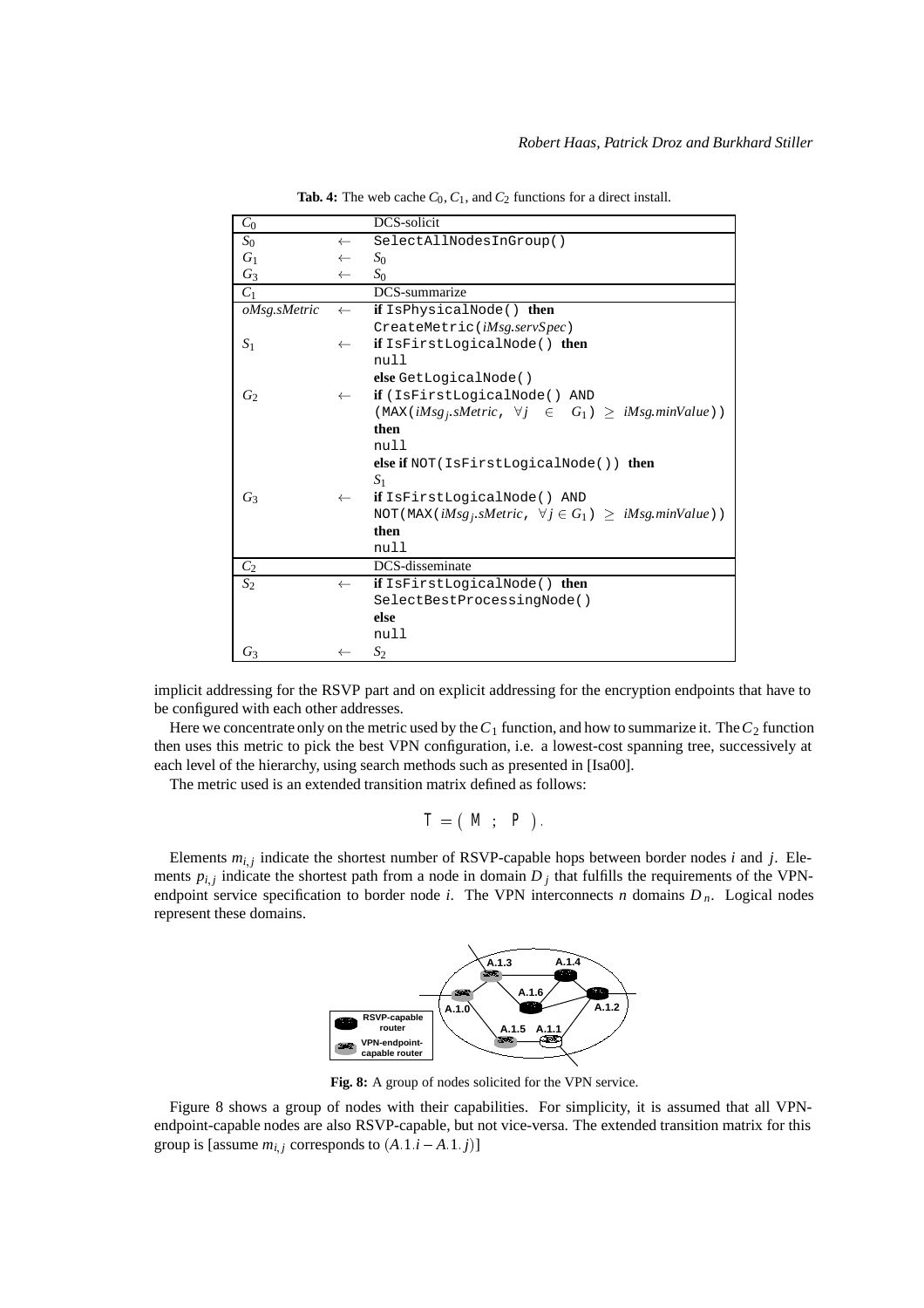$$
T_{A.1} = \left(\begin{array}{cccc} 1 & \dots & & & 1 \\ 0 & 0 & & & & 0 \\ 4 & 0 & 1 & \dots & 3 \\ 2 & 0 & 3 & 1 & 1 \end{array}\right).
$$

If we assume that logical node *A*:1 represents one domain and that logical node *A*:2 (not shown) represents another domain, then the *P* matrix of the extended transition matrix for logical node *A*, composed of *A*:1 and *A*:2, will have two columns **p**:1 and **p**:2, one for each domain. When summarizing such extended matrices, a new column is appended for each domain considered.

#### 4.7 Deployment Reliability and Auto-Configuration of Services

Installation can fail for multiple reasons, such as stale metrics. The *iMetric* can be set to False in the diff-serv++ example to notify higher logical nodes of the failure. This event will trigger local repairs that try to find a replacement path in the same group, and escalate the failure notification to the next higher logical node if this is not feasible (this behavior has been deliberately omitted from the description of the  $C_3$  function in Fig. 2).

Once installed, a service needs to be configured appropriately. It will either have to discover neighbors with which it exchanges control messages (explicit addressing) or be advertised so that data packets are routed towards their destination over nodes enabled with the service (implicit addressing). This configuration problem is not specific to our mechanism. So far it has mainly been addressed by manual operations. When routing needs to be aware of the installed service (i.e., implicit-addressing services such as presented in 4.3), then having the service-deployment hierarchy aligned with the routing hierarchy will significantly ease the advertisement procedure. In [HDB00] the various automatic discovery techniques for the configuration of explicit-addressing services are evaluated in the context of IP and ATM networks. Compared to centralized directory services, PAR (PNNI Augmented Routing [AF99]) can be used to advertise such services, as it is more robust and scalable. Examples of service advertisement procedures to automatically configure a hierarchical IP network are given in [PDH00].

Once the service is installed and running, failures could still occur. The mechanism presented here does not maintain state in nodes after completion of the deployment procedure. If nodes participating in the service are unable to detect that an error has occurred (e.g., implicit-addressing services), then a special monitoring function needs to be installed: the *C*<sup>3</sup> function for instance installs a hard state (a state that remains after the final iteration of the deployment procedure) in each physical or logical node where it executes, and initiates a monitoring procedure that lasts for the duration of the service. This monitoring procedure executes computations similar to  $C_3$  at regular time intervals, or when specific events occur.

# 5 Conclusion

New mechanisms that leverage the openness and programmability starting to appear in network equipment are key to managing the intelligent network infrastructure. The automated deployment of services in open programmable heterogenous networks is one such mechanism.

This paper has introduced a formalization called HIGCS of the steps proposed in [HDS01b] to execute a generic automated deployment of services. A new taxonomy for describing the deployment needs of a service is introduced and illustrated with examples of (continuous and sparse) path-based, node-based, and path- and node-based deployment. In the case of sparse path-based deployment, the lower and upper bounds of the number of necessary information elements (namely transition matrices for the chosen example) have been presented. It was shown that, contrary to continuous path-based deployment, a careful selection of the number of functions composing the service and of the number of combinations allowed by the ordering rules is required if a sparse path-based deployment is to remain scalable.

The backbone of the mechanism, namely the hierarchical structure, allows commands to be progressively refined and information to be aggregated. As each service can independently define its metrics and allocation policy in the service-deployment messages that travel along the hierarchy, it allows deployment to be tailored to the specific needs of each service.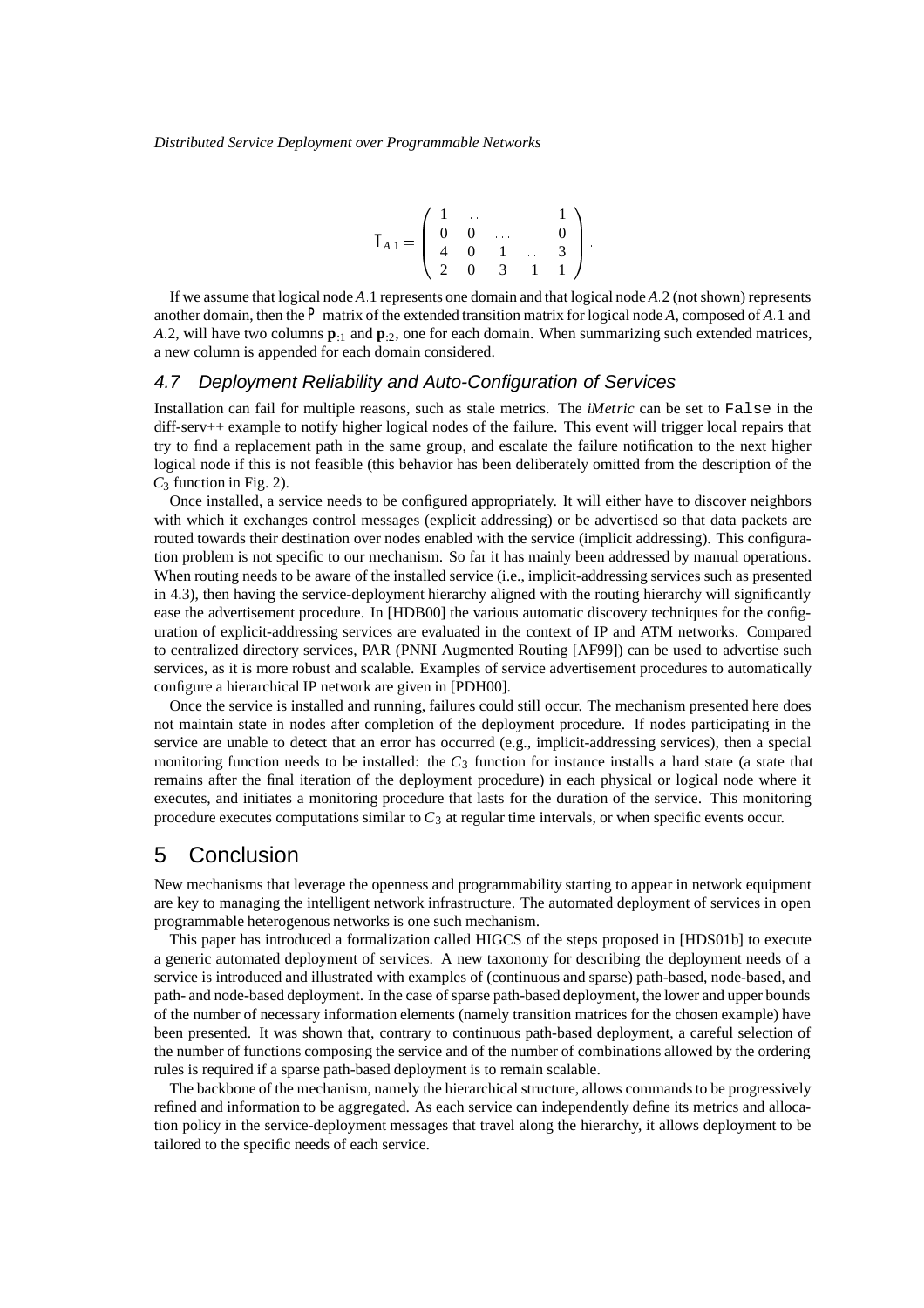The resulting automated deployment avoids time-consuming and error-prone manual operations. When diversity of services increases and networks grow in size and heterogeneity, the deployment mechanism can still capture the essential data for deploying any particular service, without losing information relevant to that specific service.

Current work includes the simulation of service deployment over large-scale networks using mobile agents, implementing the HIGCS distributed computation paradigm. In addition, specific information aggregation methods that include economical factors are being investigated [HDS01a]. We also try to refine the representation of relevant node capabilities to allow simple matchmaking against service requirements.

#### References

- [ADS00] B. Awerbuch, Y. Du, and Y. Shavitt. *The Effect of Network Hierarchy Structure on Performance of ATM PNNI Hierarchical Routing*. *Computer Comm.*, 23(10), May 2000.
- [AF96] ATM-Forum. *P-NNI V1.0*. af-pnni-0055.000, March 1996.
- [AF99] ATM-Forum. *PNNI Augmented Routing (PAR) Version 1.0*. af-ra-0104, January 1999.
- [BBC<sup>+</sup> 98] S. Blake, D. Black, M. Carlson, E. Davies, Z. Wang, and W. Weiss. *An Architecture for Differentiated Services*. IETF RFC 2475, December 1998.
- [Bis00] J. Biswas et al. *Application Programming Interfaces for Networks*. Technical report, IEEE PIN1520 Working Group, 2000. www.ieee-pin.org.
- [BS99] M. Brunner and R. Stadler. *Virtual Active Networks Safe and Flexible Environments for Customer-Managed Services*. In *Proc. 10th IFIP/IEEE Int'l Workshop on Distributed Systems (DSOM'99)*, Zurich, Switzerland, October 1999.
- [BZB<sup>+</sup> 97] R. Braden, L. Zhang, S. Berson, S. Herzog, and S. Jamin. *Resource Reservation Protocol (RSVP)– Version 1 Functional Specification*. IETF RFC 2205, September 1997.
- [CF00] CPIX-Forum. *Common Programming Interfaces*, 2000. www.cpixforum.org.
- [CJS99] W. Chen, N. Jain, and S. Singh. *ANMP: Ad Hoc Network Management Protocol*. *IEEE J. Sel. Areas in Commun.*, 17(8), August 1999.
- [CKV<sup>+</sup> 99] A. Campbell, M. Kounavis, D. Villela, J. Vicente, K. Miki, H. D. Meer, and K. Kalaichelvan. *Spawning Networks*. *IEEE Network Magazine*, July/August 1999.
- [CMZB00] Y. Chae, S. Merugu, E. Zegura, and S. Bhattacharjee. *Exposing the Network: Support for Topology-Sensitive Applications*. In *OPENARCH 2000*, Tel Aviv, Israel, March 2000.
- [CTW01] S. Choi, J. Turner, and T. Wolf. *Configuring Sessions in Programmable Networks*. In *Infocom 2001*, Anchorage, Alaska, April 2001.
- [CZH<sup>+</sup> 99] S. E. Czerwinski, B. Y. Zhao, T. D. Hodes, A. D. Joseph, and R. H. Katz. *An Architecture for a Secure Service Discovery Service*. In *Mobile Computing and Networking*, pages 24–35, 1999.
- [DHSW00] A. Doria, F. Hellstrand, K. Sundell, and T. Worster. *General Switch Management Protocol V3*. IETF draft <sup>&</sup>lt;draft-ietf-gsmp-05.txt>, January 2000.
- [dKTG00] J. de Keijzer, D. Tait, and R. Goedman. *JAIN: A New Approach to Services in Communication Networks*. *IEEE Commun. Magazine*, January 2000.
- [F01] IETF ForCES Working Group. *Requirements for Separation of IP Control and Forwarding*. IETF draft in preparation, 2001.